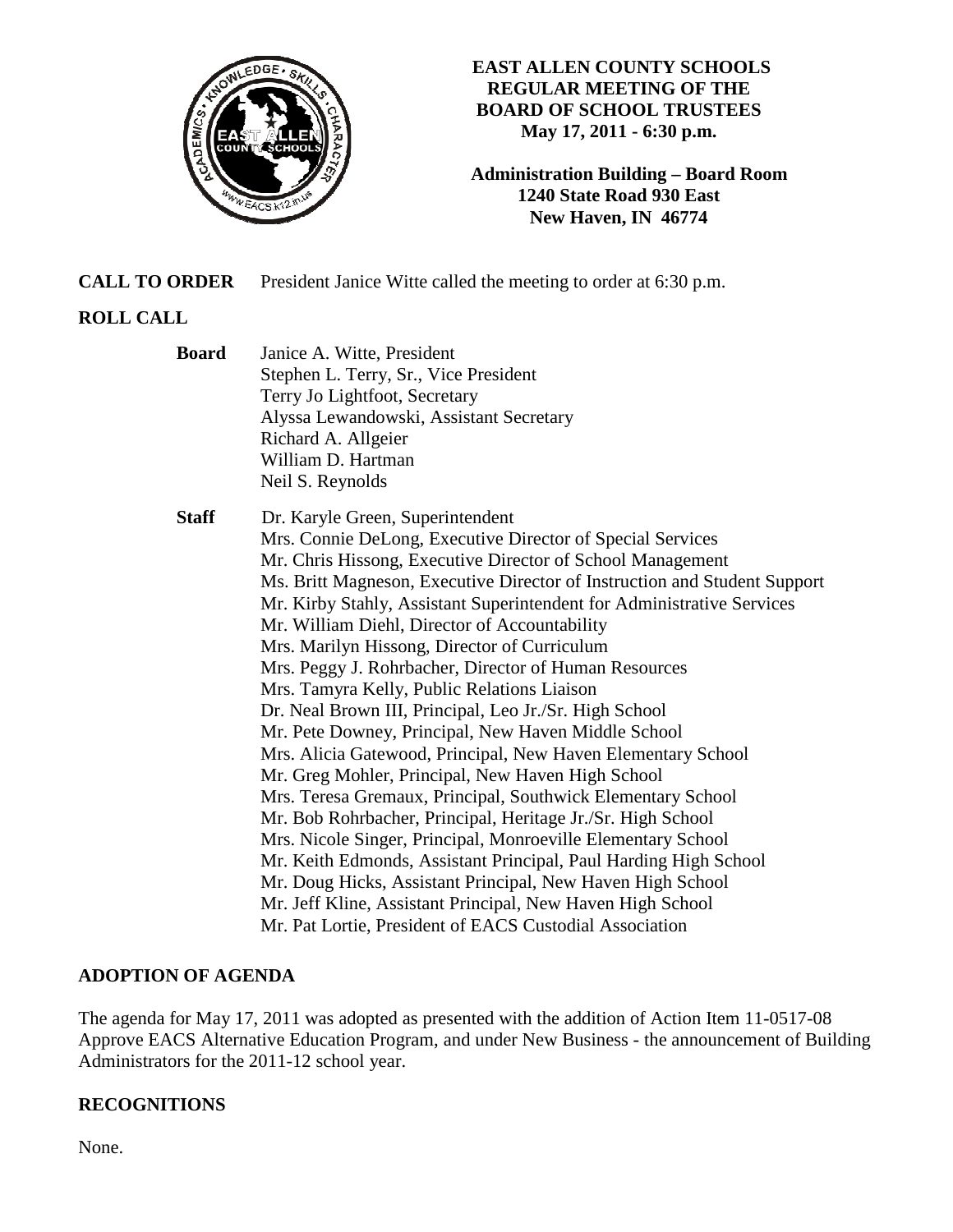### **HEARING OF VISITORS**

Public input was taken in a small group setting with an opportunity to have meaningful dialogue with members of the Board of School Trustees. Administrators took notes which were sent to all Board members for perusal.

**APPROVAL OF MINUTES:** April 29, 2011 Executive Session May 3, 2011 Regular Meeting

- VIX. PUBLIC HEARING REGARDING THE AMENDED 2011-2022 BUS REPLACEMENT PLAN FOR EACS
- 1.0 Review of Amended 2011-2022 Bus Replacement Plan
- 2.0 Public Expressions
- 3.0 Adjournment

#### **INFORMATION ITEMS**

None

#### **SUPERINTENDENT COMMUNICATIONS**

| S <sub>p</sub> e <sub>aker(s)</sub>            | <b>Subject</b>                        |
|------------------------------------------------|---------------------------------------|
| Luther Mock                                    | <b>RQAW Update</b>                    |
| Pete Downey, Deb Gibson, Doug Hicks,           | <b>Alternative Education Proposal</b> |
| Chad Houser, Jeff Kline, Britt Magneson,       |                                       |
| Doug Pickett, Gary Rogers, Jenny Snyder,       |                                       |
| Tim St. Peters, Jeff Studebaker, Joe Venderley |                                       |
| and Scott Welch                                |                                       |
| Bill Diehl, Chris Hissong, Marilyn Hissong     | <b>Textbook Information</b>           |
| and Britt Magneson                             |                                       |

#### **ACTION AGENDA**

#### **CONSENT MOTION:**

| 11-0517-01 | <b>Approval of Human Resources Report</b>                                                                                                   |  |
|------------|---------------------------------------------------------------------------------------------------------------------------------------------|--|
| 11-0517-02 | <b>Approval of Financial Reports</b>                                                                                                        |  |
| 11-0517-03 | <b>Approval of Meetings and Conferences Requests</b>                                                                                        |  |
| 11-0517-04 | <b>Adopt Resolution to Transfer Funds to Textbook Rental Fund</b>                                                                           |  |
| 11-0517-05 | <b>Adopt Resolution to Transfer Levy Excess Fund to Transportation Fund</b>                                                                 |  |
| 11-0517-06 | <b>Approve Contract Renewal with Coca Cola</b>                                                                                              |  |
| 11-0517-07 | <b>Approve Amended 2011 Bus Replacement Plan</b><br>Motion: That the Board of School Trustees approve items one through seven as presented. |  |
|            |                                                                                                                                             |  |
|            | Motion: Allgeier<br>Second: Reynolds<br>Vote: Aye: $7-0$                                                                                    |  |